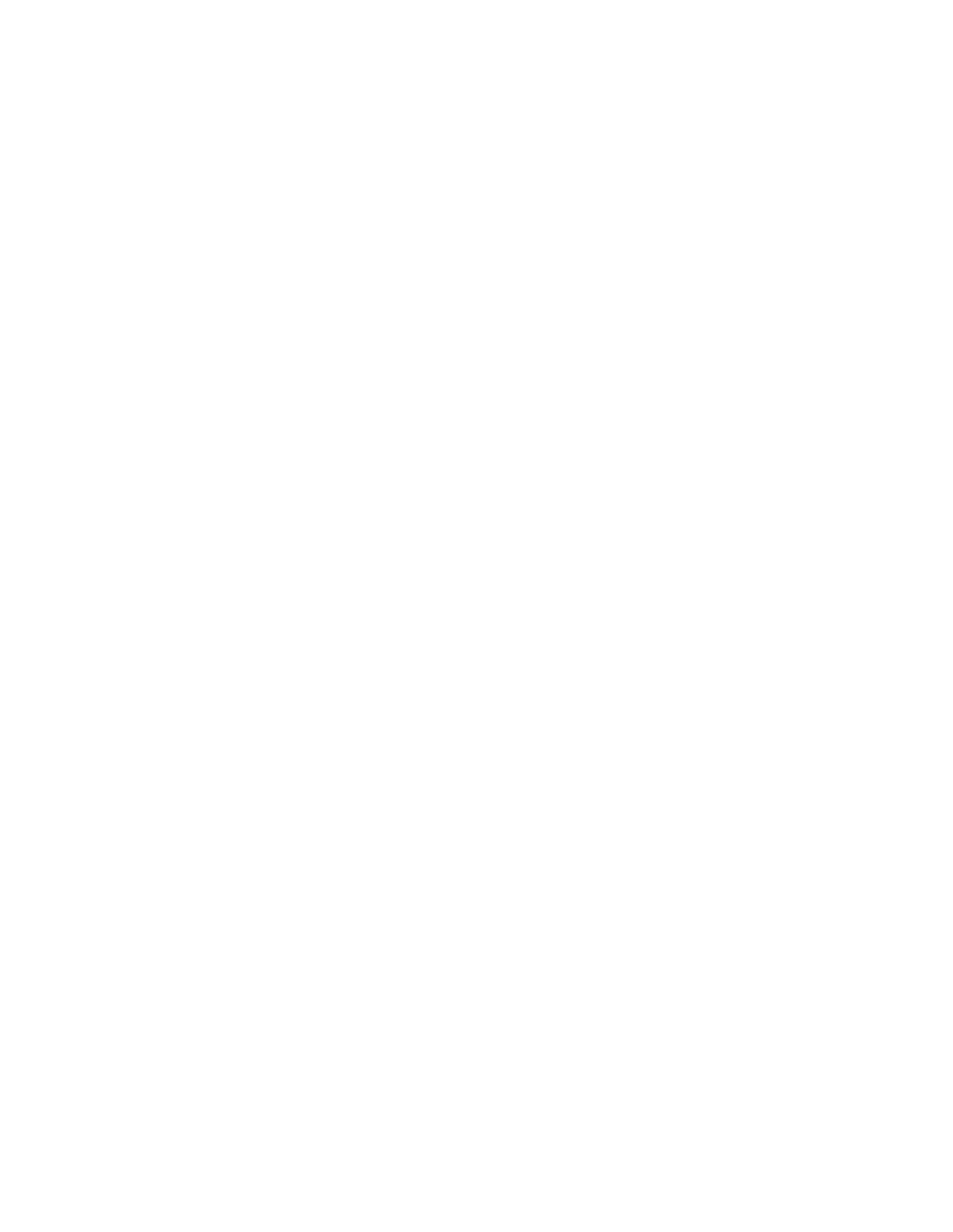

## ADAM H. EDELEN **AUDITOR OF PUBLIC ACCOUNTS**

Independent Accountant's Report

Lori H. Flanery, Secretary, Finance and Administration Cabinet The Honorable Ronnie Moses, Whitley County Property Valuation Administrator

We have performed the procedures enumerated below, which were agreed to by the Whitley County Property Valuation Administrator (PVA), solely to assist you with the accountability for statutory contribution receipts and disbursements, including capital outlay disbursements, city government receipts, recordkeeping, and leases and contracts for the period July 1, 2011 through June 30, 2012. This agreed-upon procedures engagement was conducted in accordance with attestation standards established by the American Institute of Certified Public Accountants. The sufficiency of the procedures is solely the responsibility of the Whitley County PVA. Consequently, we make no representation regarding the sufficiency of the procedures described below either for the purpose for which this report has been requested or for any other purpose.

Our procedures and findings are as follows:

1. Procedure -

Determine if the PVA has a receipts ledger, a disbursements ledger, and reconciles bank records to books each month. Re-perform the year-end bank reconciliation (June 30, 2012), for all bank accounts, to determine if amounts are accurate.

Finding -

The PVA does not have a receipt ledger or a disbursement ledger. The PVA reconciles bank records to the checkbook each month. The year-end bank reconciliation as of June 30, 2012 was accurate.

*PVA's Response - Will install Quicken 2-15-13 and have class scheduled.*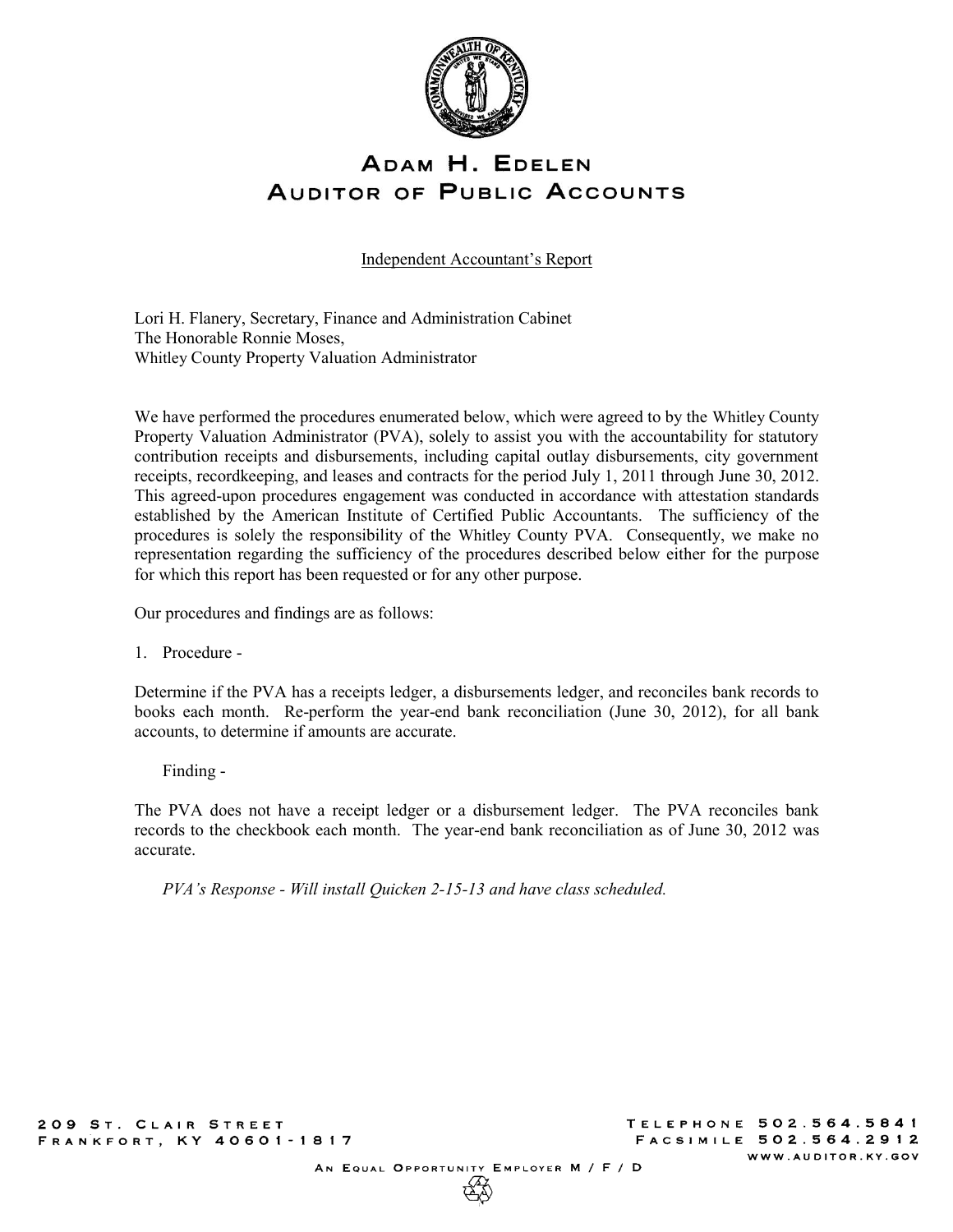### 2. Procedure -

Confirm any and all payments by the city to the PVA. Compare recorded city receipts to confirmed payment amounts obtained from city governments. Also review the list of city receipts for completeness.

Finding -

City payments have been confirmed and were deposited by the PVA. List of city receipts is complete.

3. Procedure -

Confirm any and all payments made by the fiscal court to the PVA. Compare the budgeted statutory contribution by fiscal court to the legally required amounts calculated by the Department of Revenue. Trace the fiscal court payments from the fiscal court statutory contribution budget account to the PVA's local bank account.

Finding -

The budgeted statutory contribution made by Fiscal Court agreed to the legally required amount calculated by the Department of Revenue and was traced to the PVA's local bank accounts.

4. Procedure -

Judgmentally select 15 disbursements from PVA records and agree amounts to cancelled checks, paid invoices or other supporting documentation. Determine if the expenditure is for official business. Review all credit card statements (if any) to determine if expenditures are for official business.

Finding -

The disbursements tested agreed to cancelled checks, paid invoices or other supporting documentation and appear to be for official business. The auditor noted that PVA went over the messaging plan for his cell phone and had \$43.60 in text messaging for one month. Review of the credit card statements determined expenditures appear to be for official business.

*PVA's Response - No longer use PVA cell phone, but will reimburse PVA for text because cannot say for sure they were not personal.*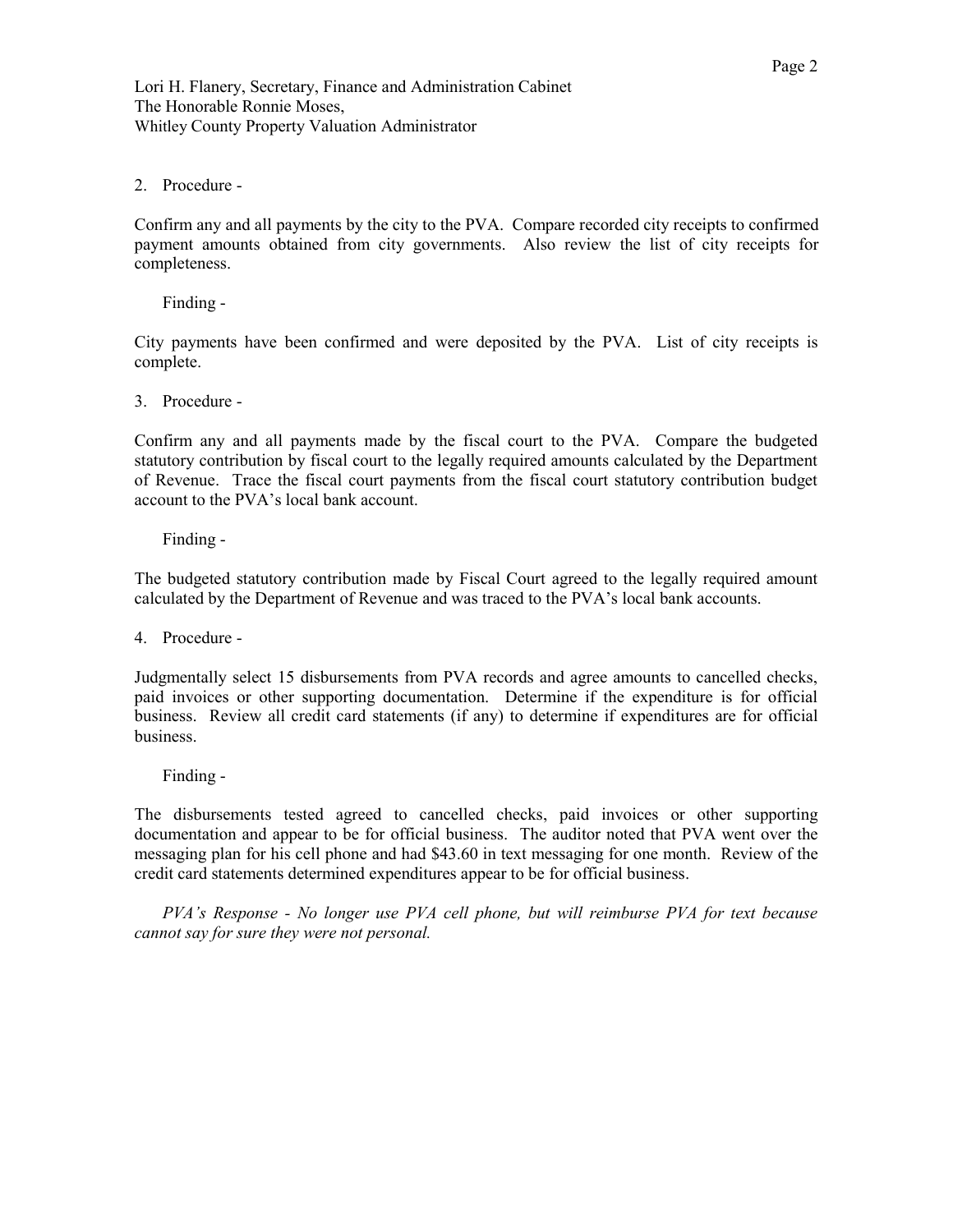Lori H. Flanery, Secretary, Finance and Administration Cabinet The Honorable Ronnie Moses, Whitley County Property Valuation Administrator

### 5. Procedure -

Compare capital outlay disbursements with cancelled checks, supporting documentation, and proper purchasing procedures. Verify the location of newly acquired assets. Determine if assets were added to the PVA's Capital Asset Inventory List.

Finding -

The PVA purchased two counters during fiscal year 2012. Although, the PVA has a capital asset inventory list, these counters were not included. The PVA will update the capital asset list to include this purchase.

6. Procedure -

Scan vehicle lease agreements, personal service contracts, and professional service contracts for cost schedules and compare to actual payments. Determine if services received were appropriate, for official business, and properly authorized.

Finding -

Review of vehicle lease agreement, copier lease agreement, postage machine lease agreement, software maintenance agreement, and GPS Mapping Technical Support agree to cost schedules, are for official business, and are properly authorized

7. Procedure -

Compare PVA's final budget to actual expenditures to determine if PVA overspent in any account series.

Finding -

The auditor was unable compare the PVA's final budget to actual expenditures because the PVA did not maintain a disbursements ledger.

*PVA's Response - Installing Quicken.* 

8. Procedure -

Determine whether collateral is necessary for the PVA's funds. If necessary determine if a collateral agreement exists.

Finding -

Collateral and a collateral agreement are not necessary for the PVA's funds since the highest daily balance did not exceed the FDIC limitation.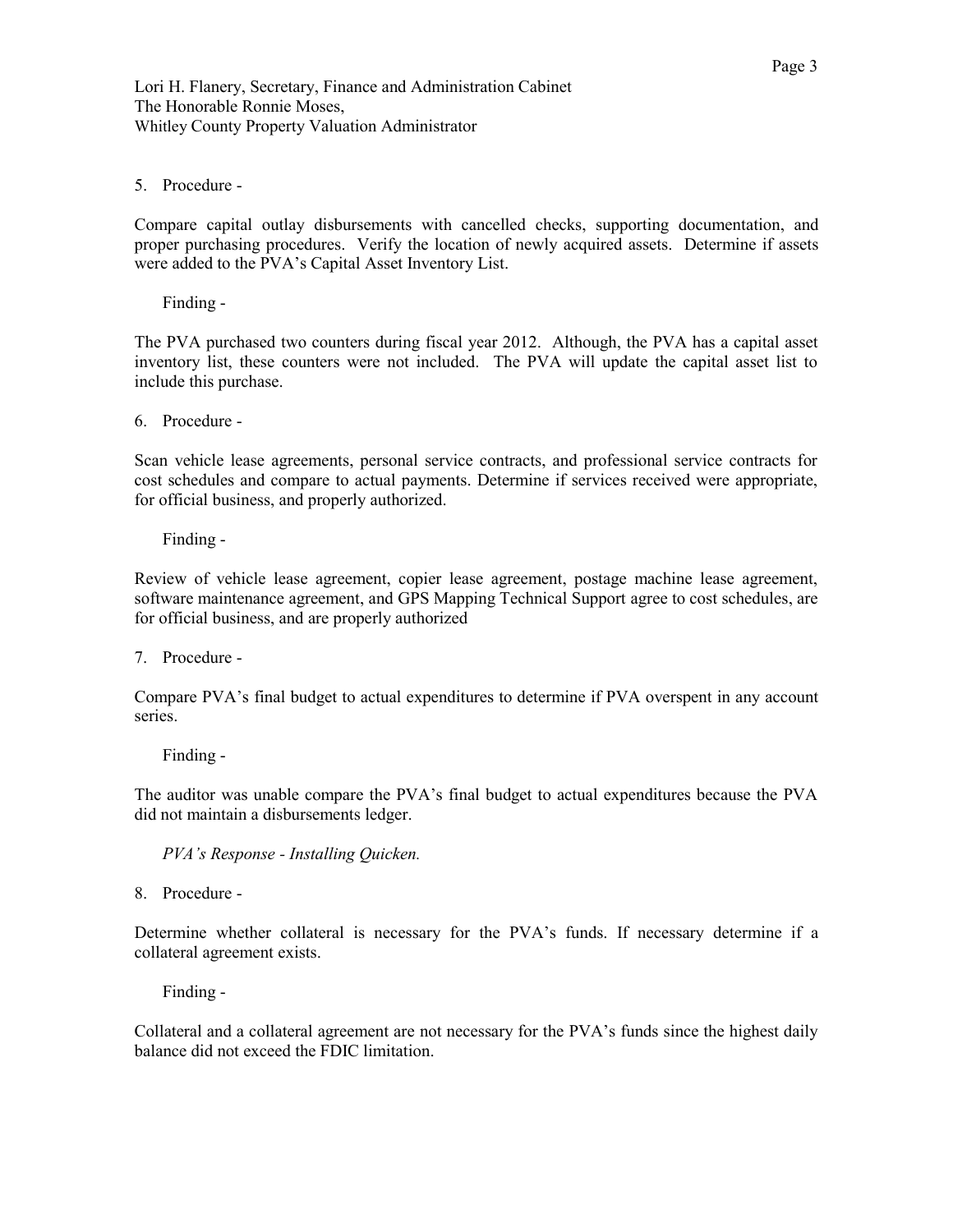Lori H. Flanery, Secretary, Finance and Administration Cabinet The Honorable Ronnie Moses, Whitley County Property Valuation Administrator

9. Procedure -

Determine whether timesheets are completed, maintained, approved, and support hours worked.

Finding -

Timesheets are completed, maintained, approved, and support the hours worked.

10. Procedure -

Determine whether cash balances were properly transferred from former PVA to new PVA.

Finding -

This procedure is not necessary since there was not a change in PVA.

11. Procedure -

For newly hired employees, hired during July 1, 2011 through June 30, 2012 in the PVA's office, determine if the Ethics Certification Form has been completed and is on file.

Finding -

There were no newly hired employees during July 1, 2011 through June 30, 2012*.* 

12. Procedure -

Determine if the PVA's office was closed any day other than the state's approved holidays. If so, determine if the proper procedures and forms were completed.

Finding -

The PVA's office was closed on two and one half days in addition to the State's approved holidays. The PVA failed to notify the Department of Revenue of the closing for these days. The PVA did have documentation from the County Judge Executive about the courthouse being closed on these days. Employees did use leave time for these closures*.* 

*PVA's Response - Will submit paperwork to PVA Fiscal Personnel.*